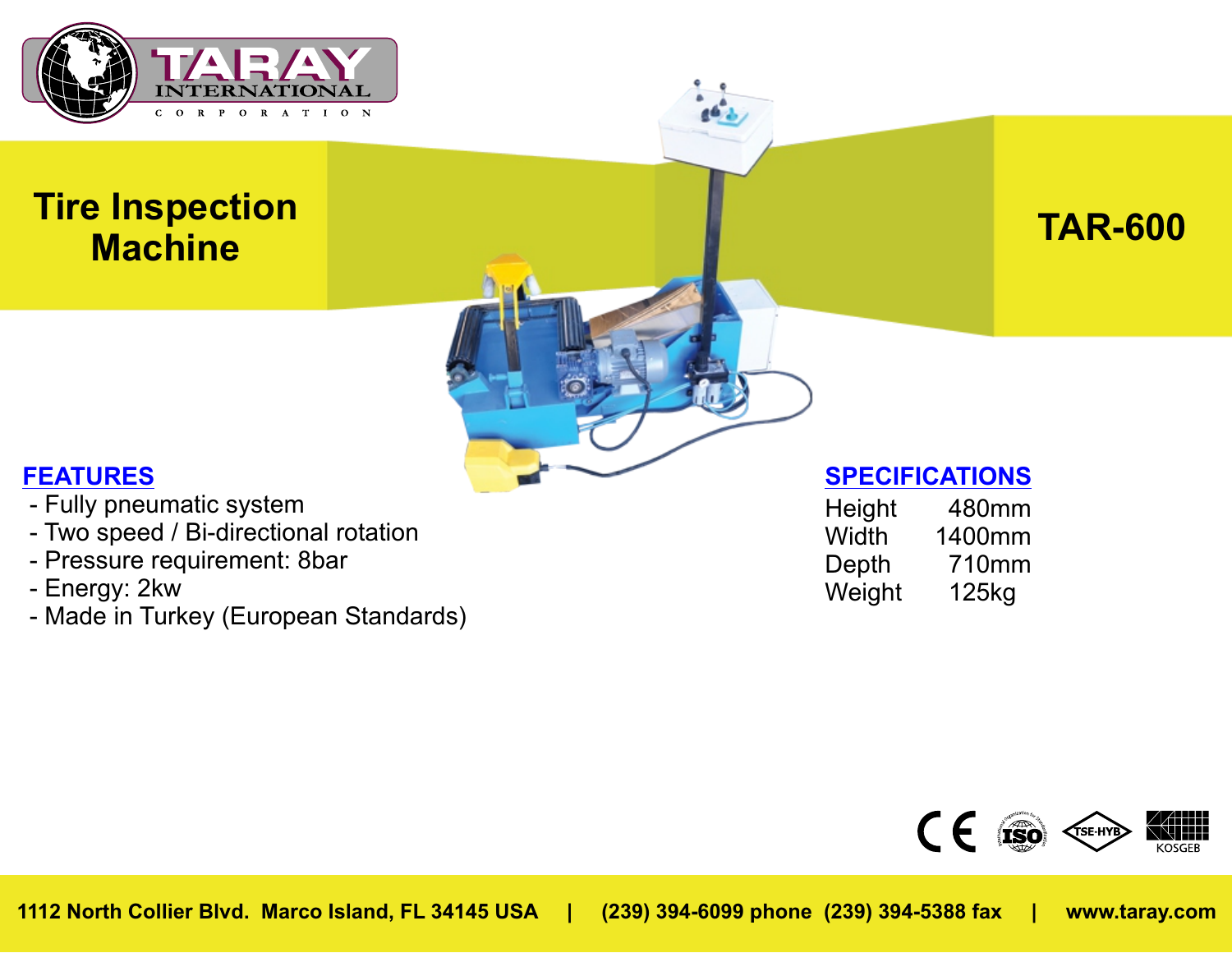

# **PLC Controlled Buffer Continuing to the second of the second second second in the second second second second second second second second second second second second second second second second second second second second second secon**

## **FEATURES**

- Automatic computerized buffing machine for truck tires
- Operational capacity: 16" to 24"
- Max. tire overall diameter: 140cm
- Min. tire overall diameter: 60cm
- Max. buffing radius: 2500mm
- Min. buffing radius: 250mm
- Pneumatic tire transportation system (lowering and removing)
- Adjustable rotation and buffing speed
- Energy: 32,5kw
- Buffer motor: 18.5 KW 3000 cyclic
- Includes plates for 16" to 24"
- Pressure requirement: 9bar
- Made in Turkey (European Standards)

| 1850mm |
|--------|
| 2230mm |
| 2850mm |
| 1750kg |
|        |

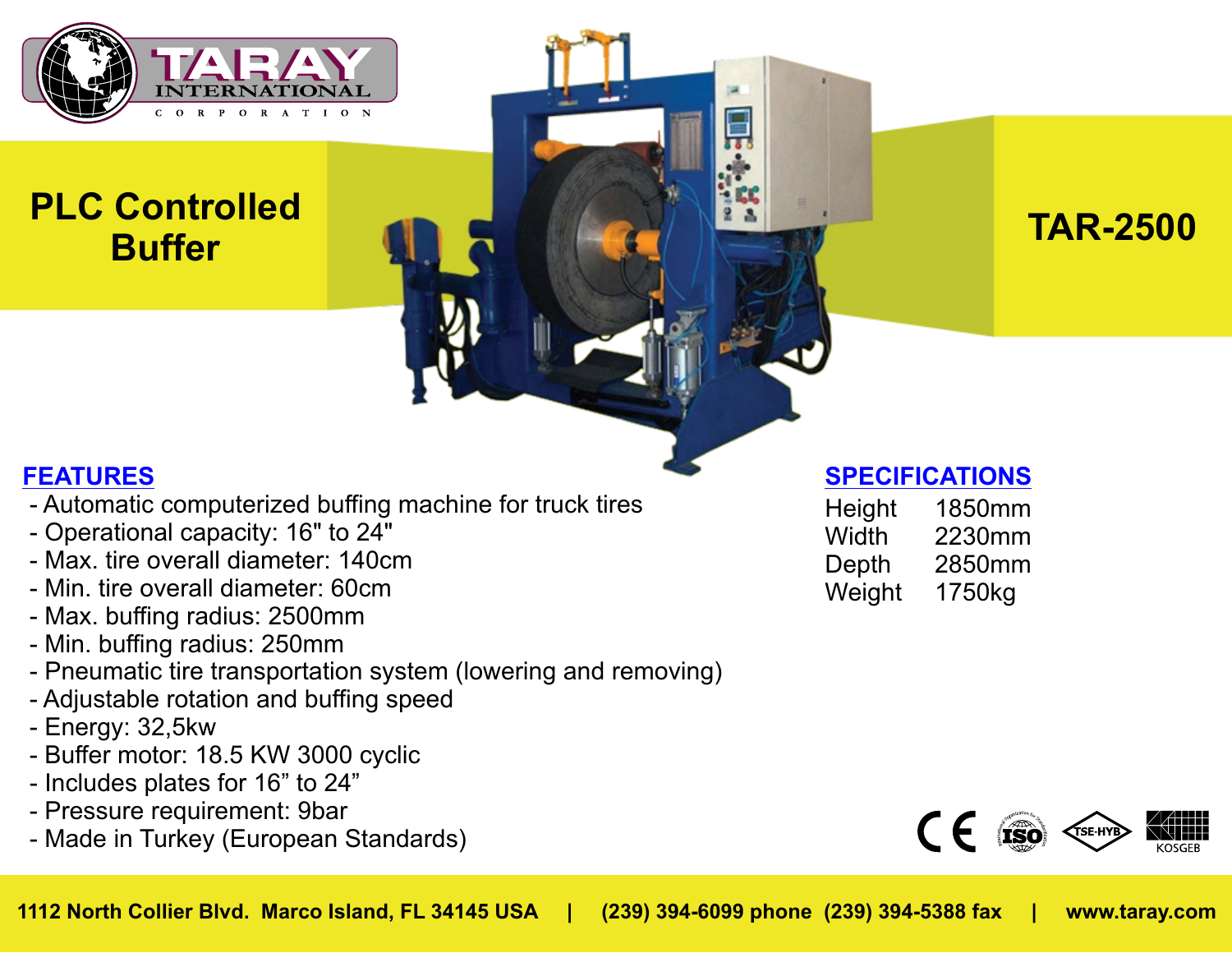

# **PLC Controlled Builder Report Follows TAR-1500**

## **FEATURES**

- Automatic building & stitching machine for truck tires
- Operational capacity: 16" to 24"
- Max. tire overall diameter: 140cm
- Min. tire overall diameter: 60cm
- Pneumatic tire transportation system (lowering and removing)
- Adjustable rotation motor speed
- Energy: 5kw
- Includes plates for 16" to 24"
- Pressure requirement: 9bar
- Made in Turkey (European Standards)

| 1750mm |
|--------|
| 2010mm |
| 1500mm |
| 800kg  |
|        |

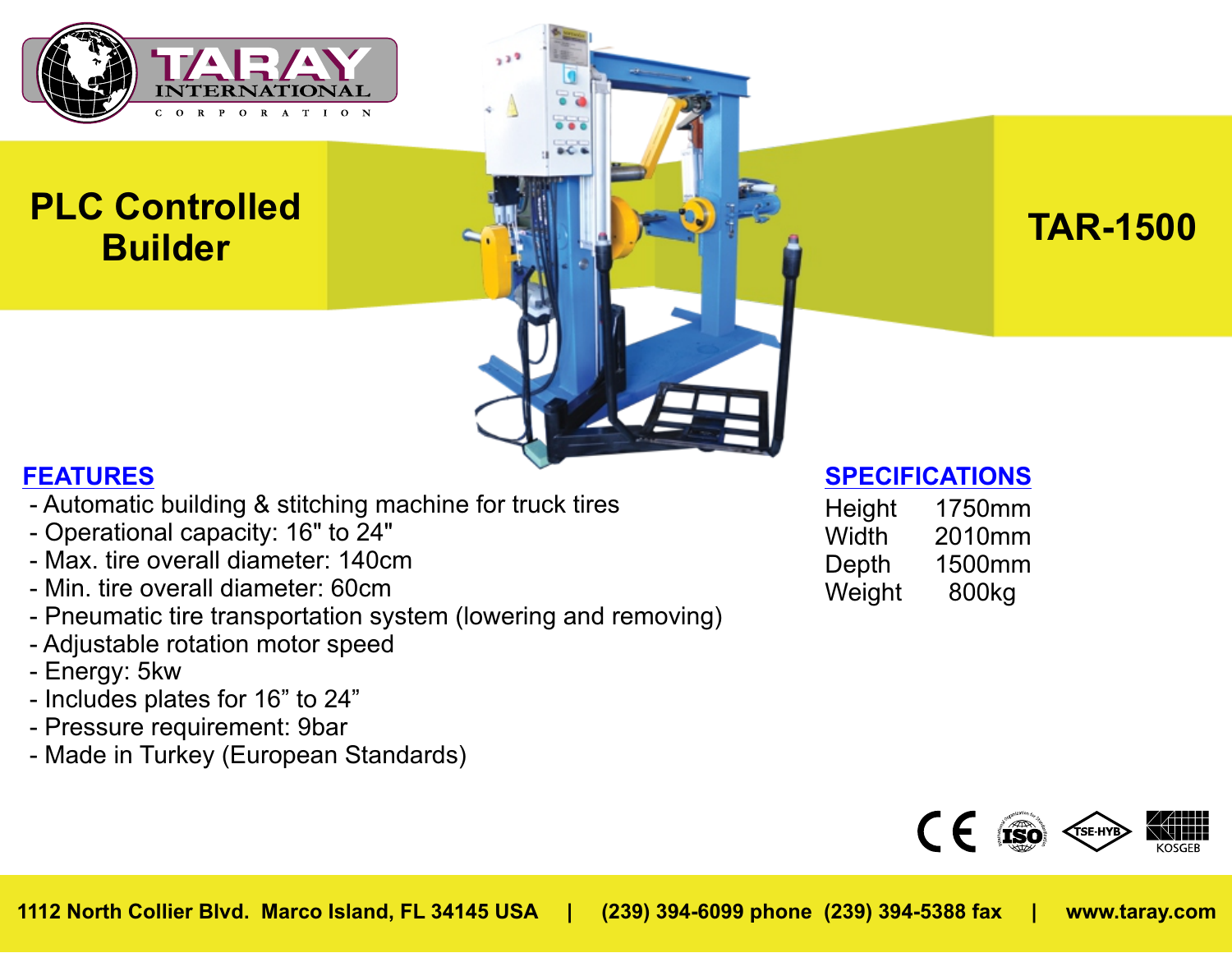

## **Envelope Expander TAR-700**



#### **FEATURES**

- Horizontal footprint
- 8 expansion arms
- Energy: 3kw
- Made in Turkey (European Standards)

| 1400mm            |
|-------------------|
| 600mm             |
| 1250mm            |
| 200 <sub>kg</sub> |
|                   |

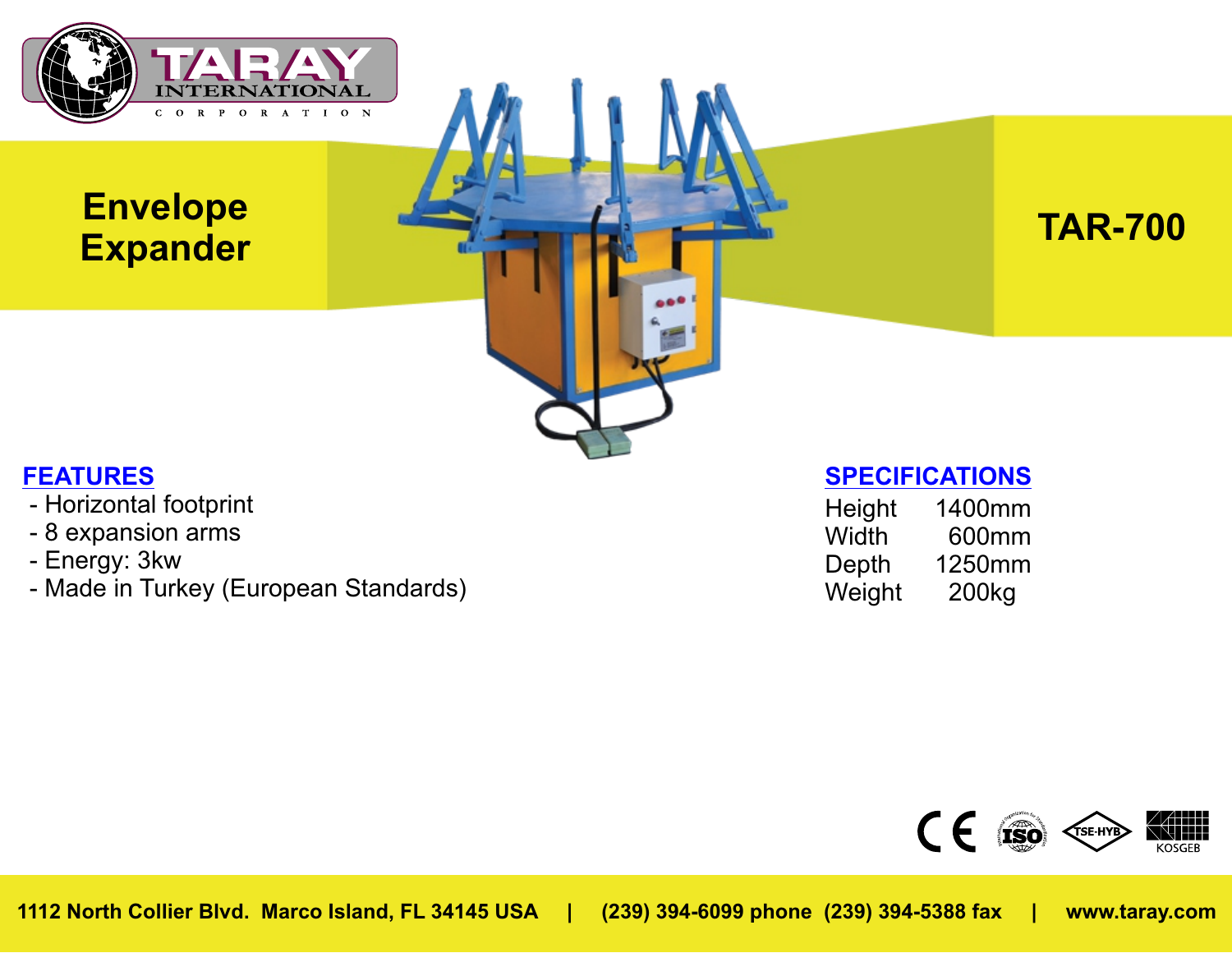

# **Cushion Gum Cutting Machine TAR-500**

## **FEATURES**

- Adjustable width gauge
- Simple operation
- Energy: 1kw
- Made in Turkey (European Standards)

| 1000mm |
|--------|
| 1400mm |
| 710mm  |
| 60kg   |
|        |

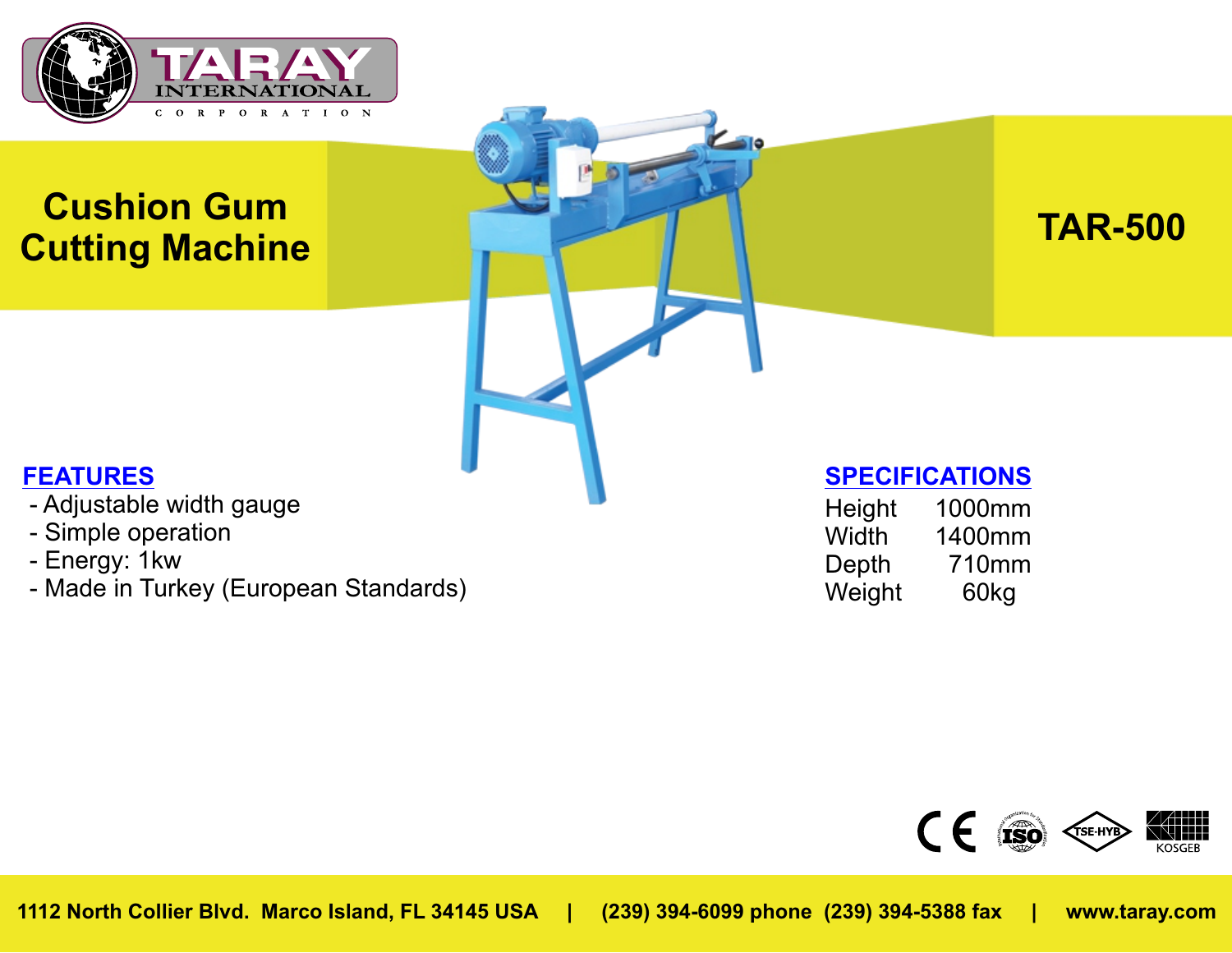

## **Rotary Cutter & Preparation Table**

**TAR-800**

## **FEATURES**

- Rotating disk knife (460mm width / 50mm gauge)
- Pneumatic compression
- Chromium nickel preparation table
- Includes jib crane
- Pressure requirement: 9bar
- Energy: 3kw
- Made in Turkey (European Standards)

| Height | 1200mm |
|--------|--------|
| Width  | 4400mm |
| Depth  | 750mm  |
| Weight | 110kg  |